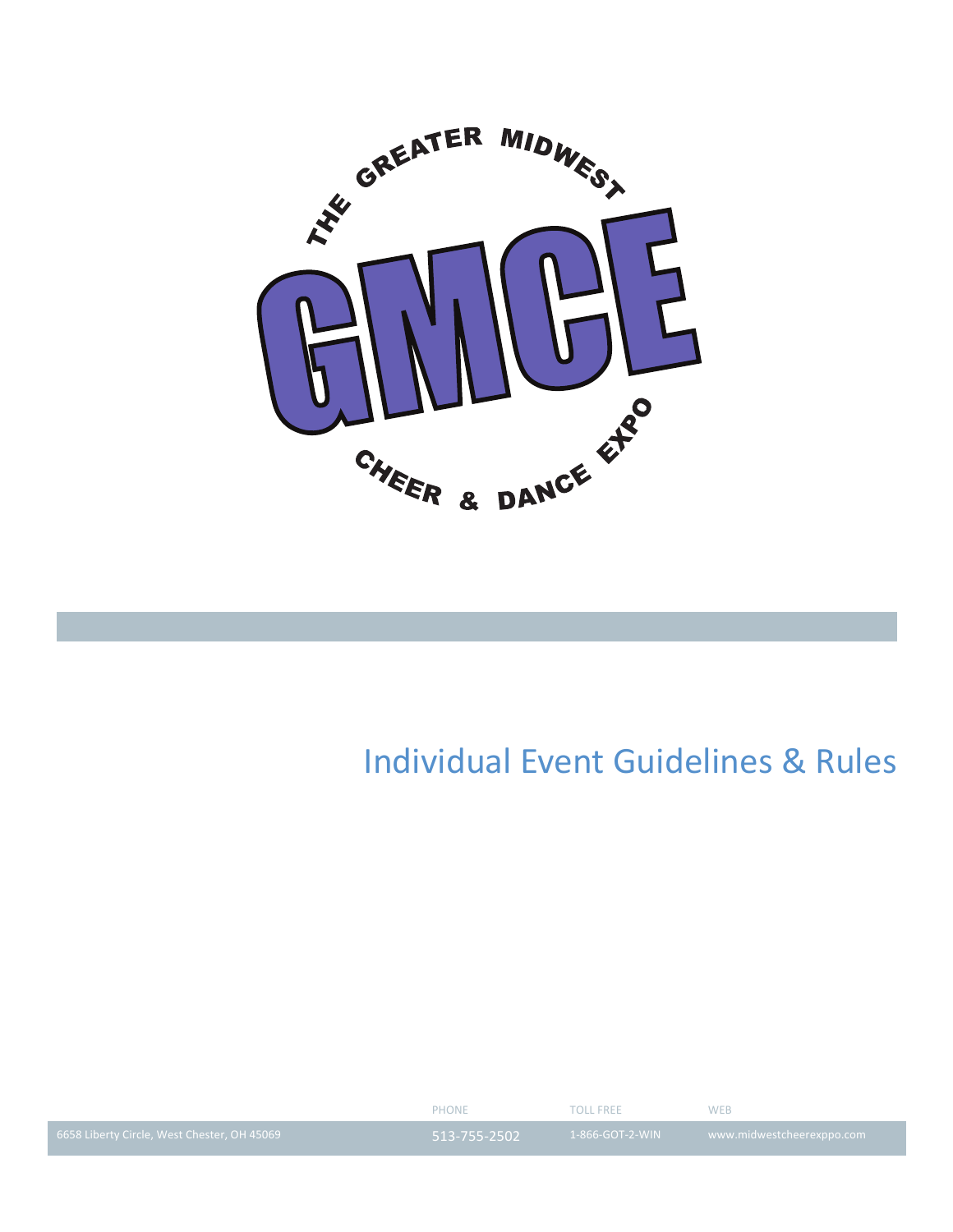Must have Coach's Approval.

Must cheer or dance for an All Star, School, Youth League, Dance Studio Program of some kind and must practice and compete/perform with that Program.

An individual's TEAM is NOT required to compete with GMCE.

Participants in a group event, partner stunt or group stunt, all have to be members of the same program.

Individual athletes may only compete in one of the categories of Crowd Pleaser, Best Cheerleader or Elite Cheerleader at the same event. Ex. You cannot compete Crowd Pleaser and then compete Elite Cheerleader Group.

Age Divisions are determined by the age of the athlete as of August 31, 2018.

Individuals must compete within their qualified age division. In Group or Partner Stunt categories, the oldest member of the group will determine the age division.

| <b>DIVISION</b>                                                                            | <b>AGE</b>    | <b>Events Offered</b>      |
|--------------------------------------------------------------------------------------------|---------------|----------------------------|
| Tiny                                                                                       | 5-6 years     | Solos/Groups               |
| Mini                                                                                       | 7-8 years     | Solos/Groups               |
| Youth                                                                                      | 9-11 years    | Solos/Groups               |
| <b>Junior</b>                                                                              | $12-14$ years | Solos/Groups/Partner Stunt |
| <b>Senior</b>                                                                              | $15-18$ years | Solos/Groups/Partner Stunt |
| * In the Senior Stunt Group division, no one younger than 12 years of age will be allowed. |               |                            |

Male/Female divisions will only be split if there are at least 2 females and 2 males in each respective division.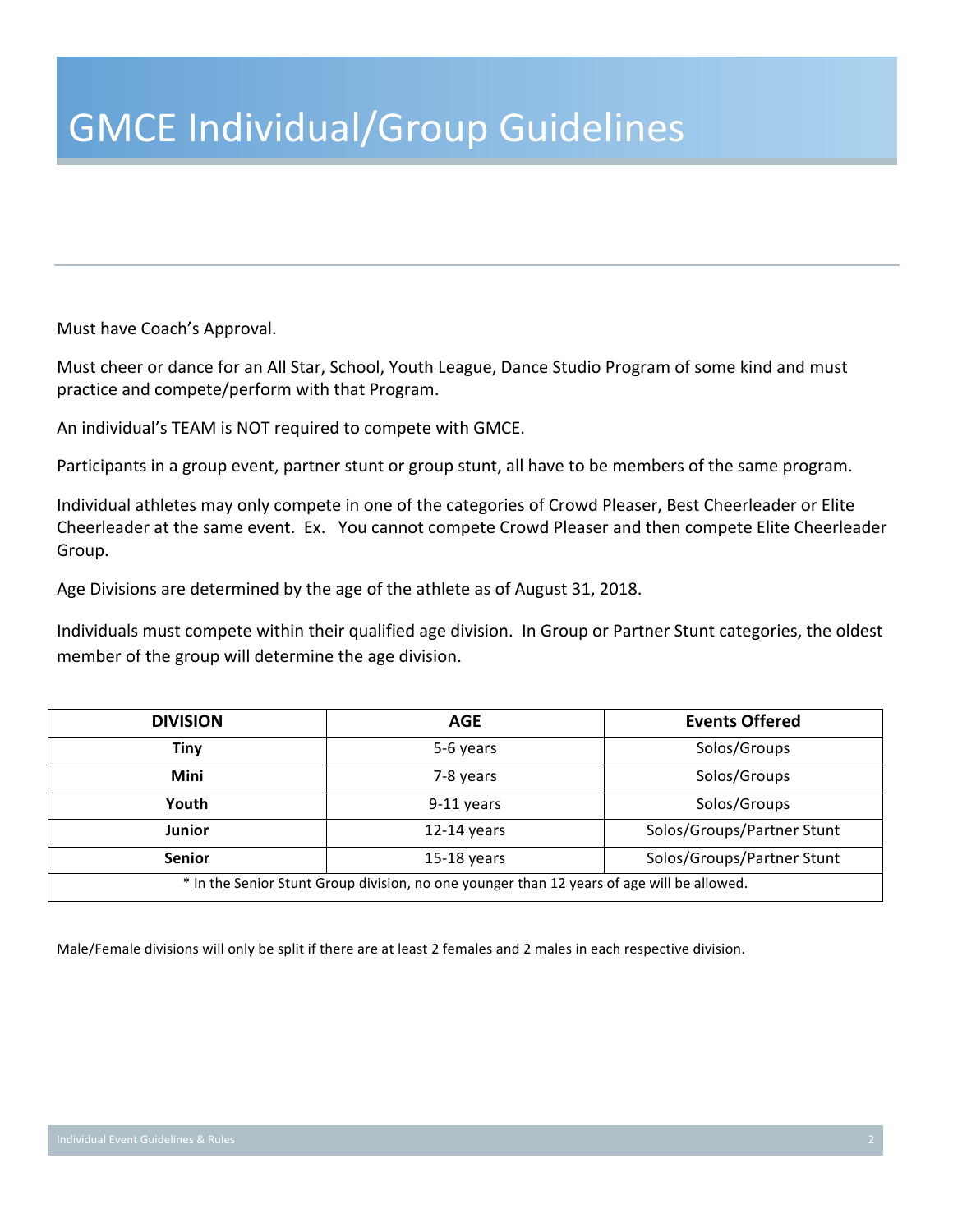## Individual Cheer Event Routine Requirements

### **CROWD PLEASER:**

| Time Limit: | 1:30 (One minute and thirty seconds) Max                    |
|-------------|-------------------------------------------------------------|
| Music:      | May be used for entire routine or just a portion            |
| Routine:    | Should include jumps, motions/cheer and dance               |
| Tumbling:   | Tumbling that involves hip over head rotation is prohibited |

### **BEST CHEERLEADER:**

| Time Limit: | 1:30 (One minute and thirty seconds) Max                                                                                                                                                                                                                                         |
|-------------|----------------------------------------------------------------------------------------------------------------------------------------------------------------------------------------------------------------------------------------------------------------------------------|
| Music:      | May be used for entire routine or just a portion                                                                                                                                                                                                                                 |
| Routine:    | Should include jumps, motions/cheer, dance and tumbling skills (running or standing)                                                                                                                                                                                             |
| Tumbling:   | STANDING TUMBLING-Flips without hand support may be executed in a tuck position only and must be<br>performed from a back handspring entry. Aerial cartwheels and % front flips are permitted. No twisting<br>skills allowed. Aerial cartwheels and % front flips are permitted. |

RUNNING TUMBLING-Flips without hand support may be executed in a tuck position only. No twisting skills are permitted. Aerial cartwheels and % front flips are permitted.

#### **ELITE CHEERLEADER:**

| Time Limit: | 1:30 (One minute and thirty seconds) Max                                             |
|-------------|--------------------------------------------------------------------------------------|
| Music:      | May be used for entire routine or just a portion                                     |
| Routine:    | Should include jumps, motions/cheer, dance and tumbling skills (running or standing) |
| Tumbling:   | Skills are limited to 1 flipping and 2 twisting rotations                            |

These categories are also available in Duo and Trio Divisions. If less than 2 in each, duo and trio will be combined.

No Stunting is permitted in either duo or trio cheer divisions.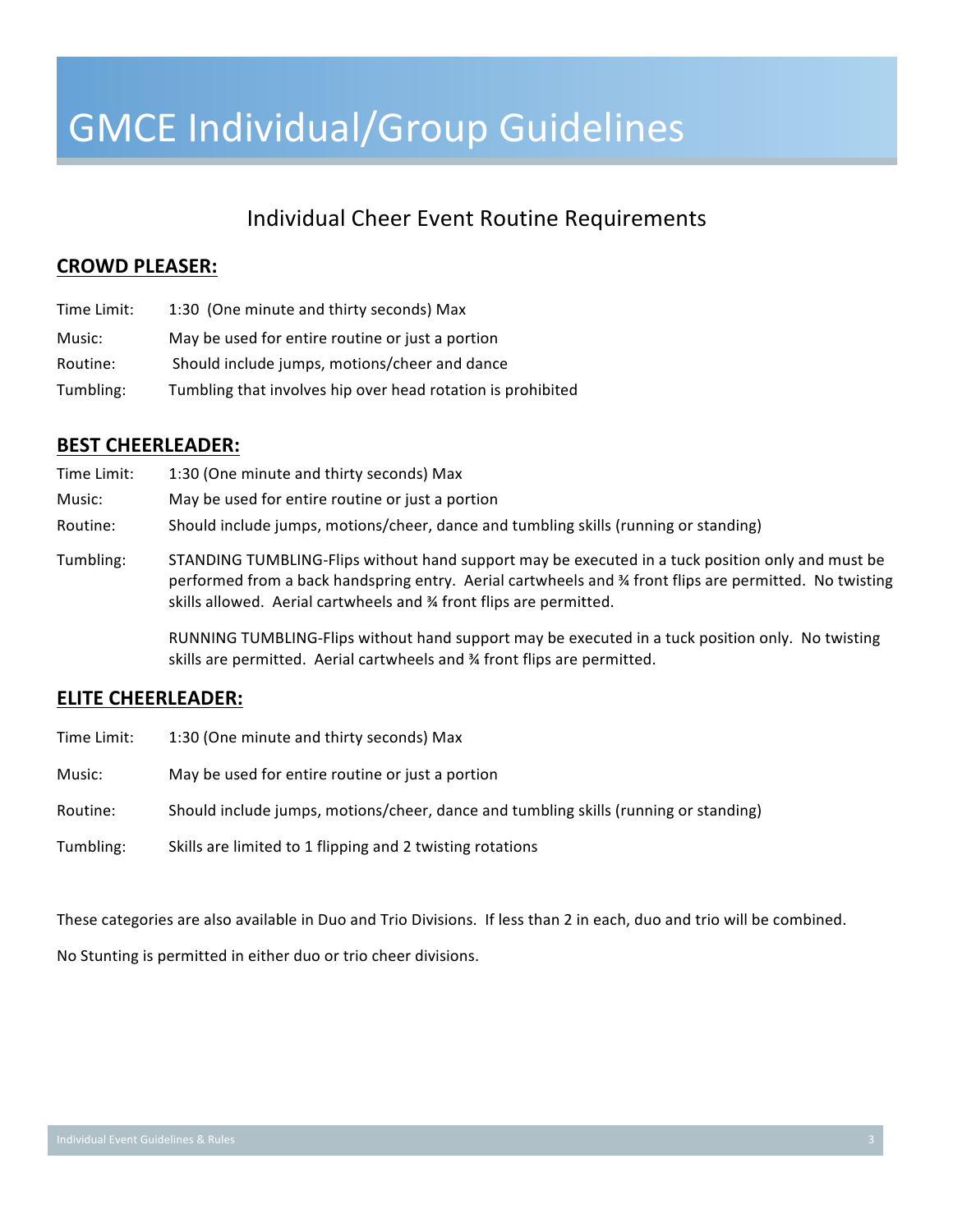### Individual Dance Event Routine Requirements

#### **BEST DANCER JAZZ:**

| Time Limit: | 2 minutes, maximum                                                                                                                                                                                                                                                                                                       |
|-------------|--------------------------------------------------------------------------------------------------------------------------------------------------------------------------------------------------------------------------------------------------------------------------------------------------------------------------|
| Routine:    | Routines incorporate stylized dance movements and combinations, leaps and turns.<br>Emphasis is placed on proper technical execution, extension, control and body placement.<br>Hand held, costume and/or standing props may be used. No backdrops.                                                                      |
| Tumbling:   | Airborne hip over head rotation skills without hand support are not allowed. Exception:<br>Front Aerials and Aerial Cartwheels are allowed. Hip over head rotation skills with hand<br>support are not allowed while holding props in supporting $hand(s)$ . Exception: forward<br>rolls and backward rolls are allowed. |

#### **BEST DANCER LYRICAL:**

- Routine Routines combine the principles of Jazz/Ballet and emphasize proper technical execution. Incorporate the use of flexibility, balance and mood. Routines are fluid in movement and focus on emotion that compliments the musical selection. Hand-held, Costume and/or Standing Props may be used. Backdrops are not allowed.
- Tumbling: Airborne hip over head rotation skills without hand support are not allowed. Exception: Front Aerials and Aerial Cartwheels are allowed. Hip over head rotation skills with hand support are not allowed while holding props in supporting  $hand(s)$ . Exception: forward rolls and backward rolls are allowed.

#### **BEST DANCER HIP HOP:**

Time Limit: 2 minutes, maximum

- Routine: Routines emphasize street style movements with an emphasis on execution, style, creativity, body isolation/control, rhythm and musical interpretation. Routines may include additional focus on athletic incorporations such as jump combinations and other tricks. Hand-held, Costume and/or Standing Props may be used. Backdrops are not allowed.
- Tumbling: Non airborne skills are allowed. Airborne skills with hand support: (1) are allowed (2) are limited to two consecutive hip-over-head rotation skills. Airborne skills without hand support are allowed provided:  $(1)$  involves no more than one twisting transition  $(2)$ may not connect to another skill that is airborne with hip over head rotation with or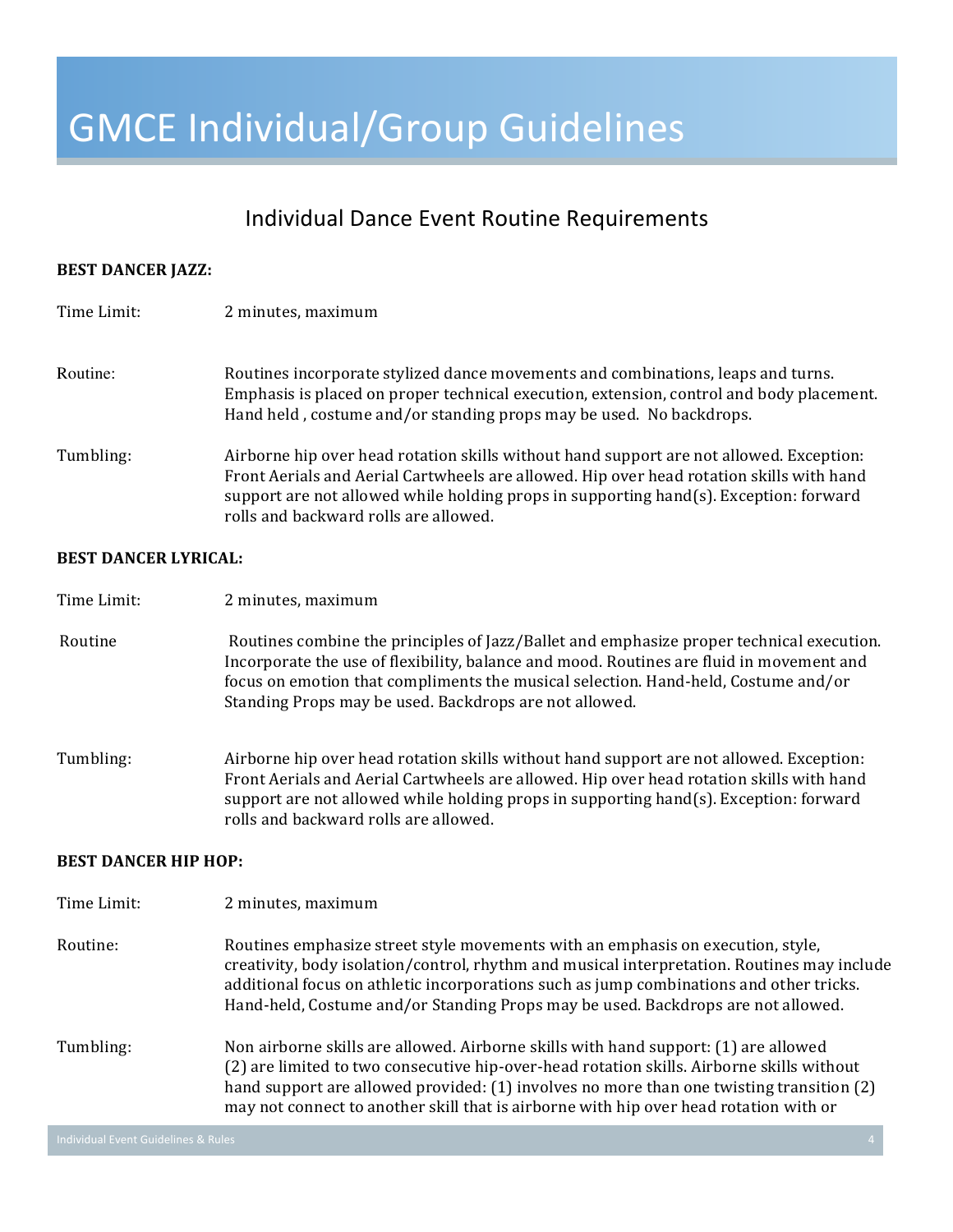without hand support. Hip over head rotation skills with hand support are not allowed while holding props in supporting  $hand(s)$ . Exception: forward rolls and backward rolls are allowed. 

These categories are also available in Duo and Trio Divisions. If less than 2 in each, duo and trio will be combined.

In Duo and Trio dance categories, USASF Dance Lifts and Partner rules apply.

### Partner Stunt Routine Requirements

### **Partner Stunt:**

| Time Limit:   | 1 minute Max                                                                                                                                                                                                                |
|---------------|-----------------------------------------------------------------------------------------------------------------------------------------------------------------------------------------------------------------------------|
| Music:        | Should be used for entire routine                                                                                                                                                                                           |
| Routine:      | 2 athletes (M/F). Must provide an additional spotter. Spotters may not be involved in the execution of<br>the stunts, but may assist on dismounts. The spotter must be a coach and have proper knowledge of<br>the routine. |
| Division:     | Only offered for Junior and Senior age divisions. In the Senior age division, no one younger than 12<br>years of age will be allowed to compete in this category.                                                           |
| Safety Rules: | You must follow USASF Age divisions and Level Safety Rules                                                                                                                                                                  |

## General Safety Guidelines

- 1. **CATEGORY VIOLATION:** See Individual Event Routine Requirements.
- 2. **PRACTICE:** Athletes must always practice and perform on an appropriate surface. Technical skills may not be performed on concrete, asphalt, wet or uneven surfaces.
- 3. **COSTUMING/UNIFORMS:** 
	- 1. All costuming/uniforms should be age appropriate and acceptable for family viewing. Cheer individuals must wear cheer/athletic attire while performing.
	- 2. Uniform Skirt/Shorts: When a skirt is worn as part of the uniform, briefs under the skirt are required. The skirt must fully cover the hips. The skirt must completely cover the briefs and must fall at least 1 inch below briefs (regular and boy cut briefs). When shorts are worn as part of the uniform, there must be a minimum of a  $2$ " inseam.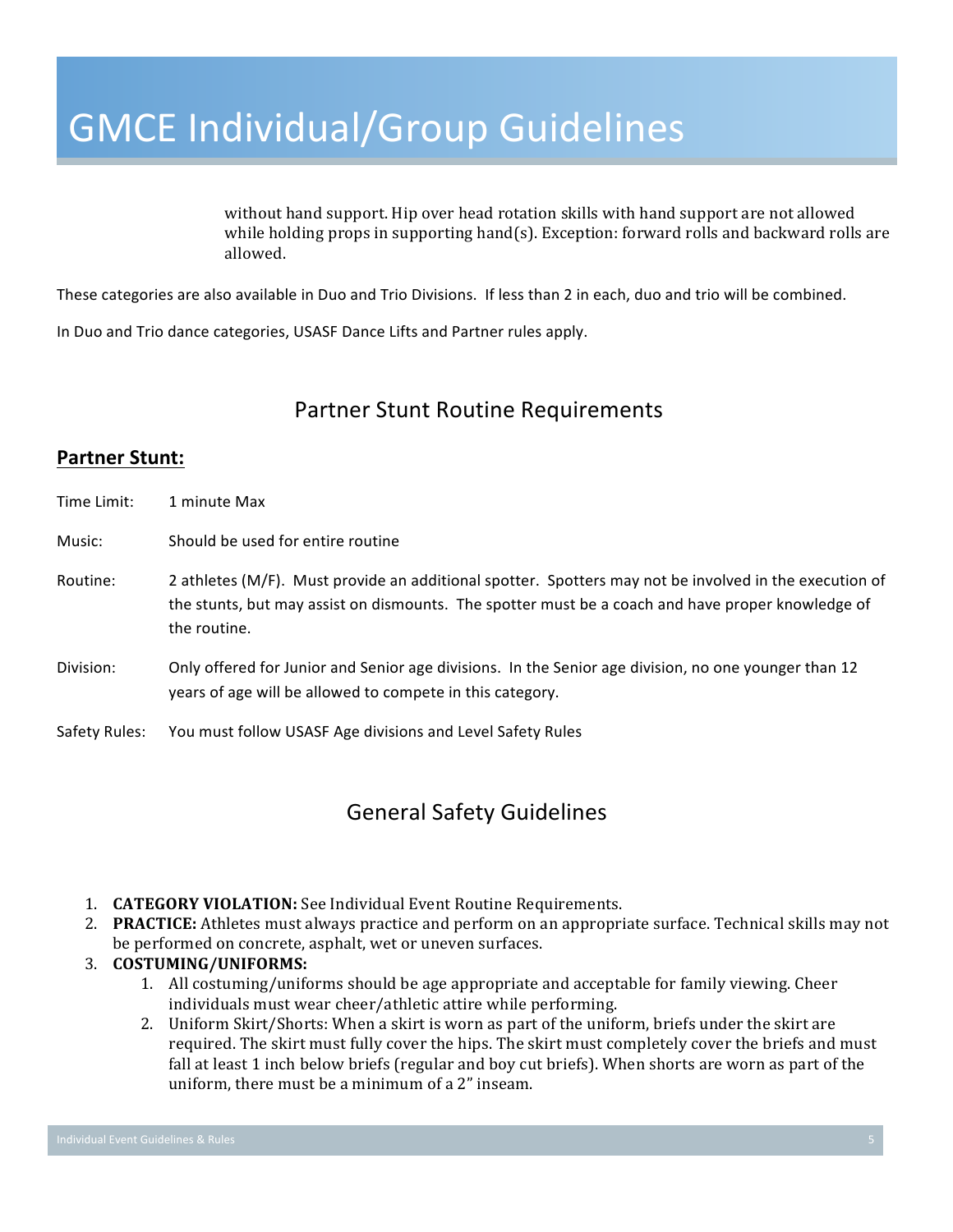- 3. Uniform Top: Uniform tops may not include an exposed midriff (crop top) except when worn by athletes competing in the Senior divisions. Uniform tops must be secured by straps or material over at least one shoulder or around the neck (tube tops are not allowed).
- 4. Makeup should be uniform and appropriate for both the performance and the age of the athletes. Face/Eyelid Rhinestones are not allowed.
- 5. Bows should not be excessive in size (acceptable bows are generally no more than 3" in width) and shouldn't be a distraction to the performance.
- 6. Athletes in a Cheer Event must wear soft-soled shoes while competing. No dance shoes/boots, and/or gymnastics slippers (or similar) allowed. Shoes must have a solid sole.
- 7. Athletes in a Dance Event, footwear is recommended but not required. Wearing only socks and/or footed tights is prohibited.

### 4. **ROUTINE APPROPRIATENESS:**

- 1. All facets of a performance/routine, including both choreography and music selection, should be appropriate and suitable for family viewing or listening.
- **2.** Removing improper language or words from a song and replacing with sound effects or other words, may still constitute inappropriate. Music must follow all US Copyright and Licensing laws and complies with USASF Sanctioning standards on copyright and music licensing.
- 3. Gum and/or Candy are not allowed.
- 5. **IUDGES DISCRETION:** Judges reserve the right to assess warnings and/or deductions when an individual's choreography, uniform, makeup, , etc. do not meet the standards of what ACP deems 'appropriate'.
- 6. **OUT OF BOUNDS:** Excessive out of bounds is not allowed in cheer individual events. Excessive out of bounds includes, but is not limited to: running, walking, tumbling and/or landing completely off of the foam/mat.
- 7. **TIME VIOLATIONS**: Timing will begin/end with the first/last organized word, movement or note of music after they are officially announced and have taken the floor.
	- 1. Individuals must enter and exit in a timely manner.
	- 2. Organized entrances are not allowed.

**COACHES BOX:** Coaches must remain in the designated coach's area during the Individual's performance. Coaches will not be allowed to assist the individual during the entrance, routine performance or exit. Exception: Individuals competing in the Tiny age division will be allowed to have coaches assisting at the front of the mat (not directly in front of the judges).

8. **SPORTSMANSHIP:** Any unsportsmanlike behavior from athletes, spectators and/or coaches. Coaches must display good sportsmanship and require the same from members of their program.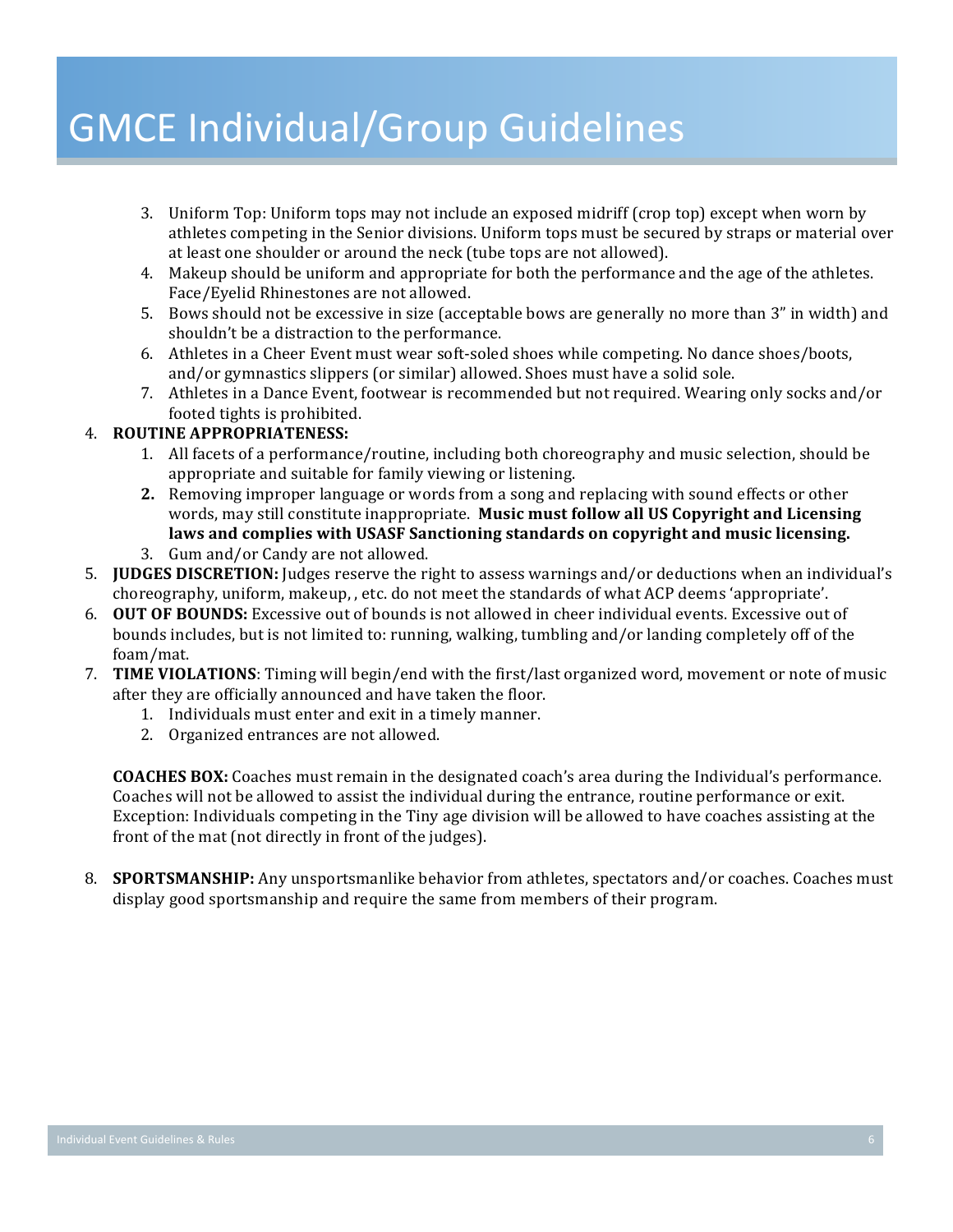## General Safety Guidelines

### 1. **MUSIC:**

We recommend playing music from MP3 player or phone (but must be in airplane mode). We will also have CD players available. Provide a representative with knowledge of the routine to run the music at the music station.

**SPOTTERS:** Must be provided for Partner Stunt and Group Stunt Categories:

- $\circ$  Should not assist, save or interfere with elements being performed. They should only assist and/or prevent an athlete from falling to the performance surface, which could result in injury. Exception: It is suggested that Partner Stunt Spotters assist on all cradles and other dismounts.
- $\circ$  Should not dress or act in a manner that would distract from the performing athletes.

Should be age and level appropriate to provide an adequate safety precaution for the age and level of the performing athletes. Spotters are recommended to be at least 18 years old. 

#### 2. **INTERRUPTION POLICY:**

- o **Injury/Illness:** If an athlete is injured and/or is ill on the practice mat or the performance floor, the athlete will be given up to 30 minutes or until right before the award ceremony, whichever comes first, in order to regroup before they are required to perform. *NOTE:* If an injury and/or illness occur on the performance floor during a routine, the individual may perform their routine again, in its entirety or let the performance stand as-is. If an individual performs again, the routine must be performed full out, from the beginning and the judges will begin evaluating the routine from the point of interruption.
- o **Music:** In case of routine interruption due to music issues, the athlete may perform that routine in its entirety or let the performance stand as-is. If an athlete performs again, the routine must be performed full out, from the beginning and the judges will begin evaluating the routine from the point of interruption.
- 3. AGE PROTEST: It is the responsibility of the source of the accusation to provide specific documentation of any age violation.
	- $\circ$  Must be made by a Coach of a registered program at the event.

The \$100 fee must be paid at the time of the protest. If a ruling is made in your favor, the fee will be returned.